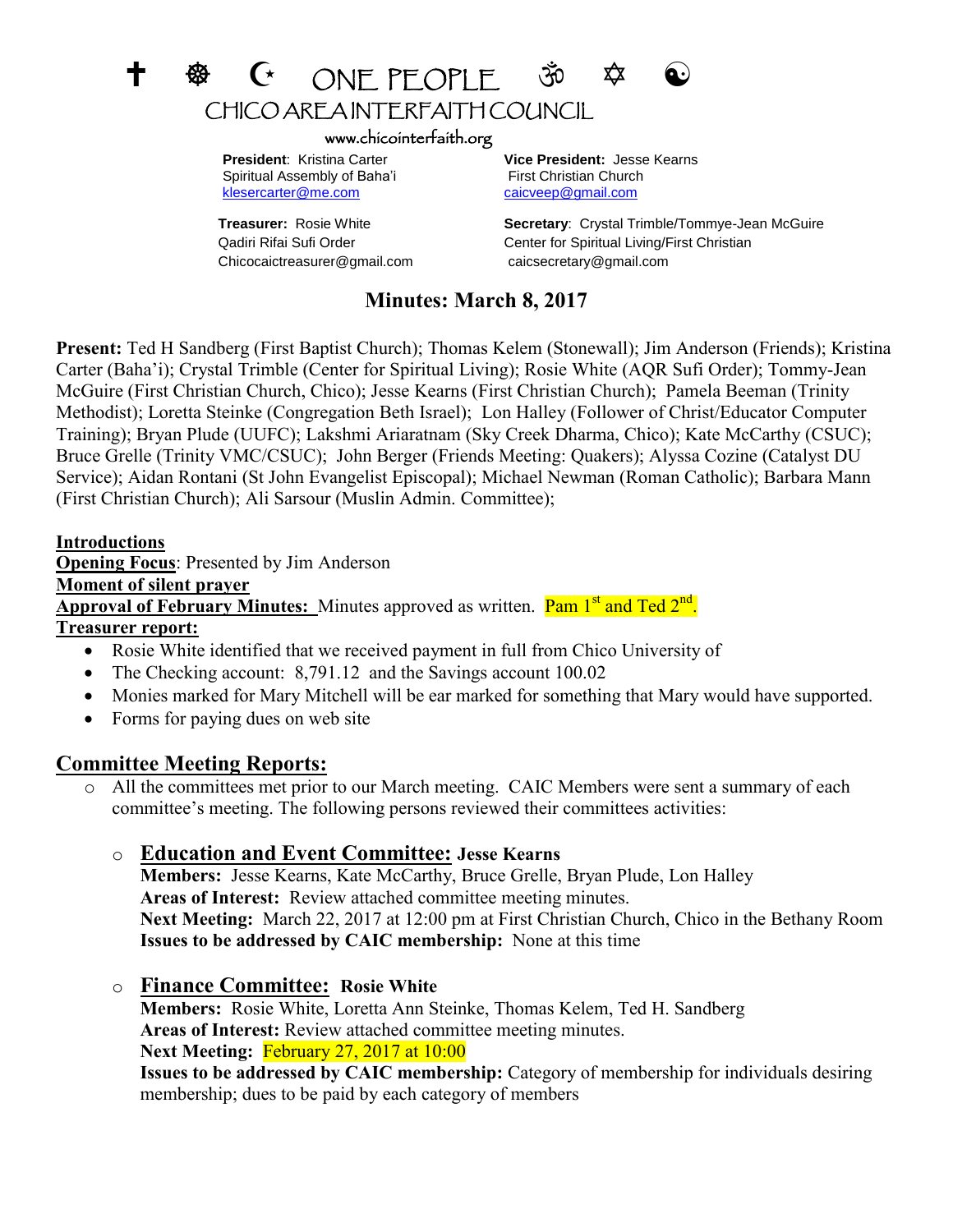## o **Community Outreach Committee:** Jim Anderson

**Members:** Kristine Carter (864-0295), Jackie Leser (570-6724), Jim Anderson (345-3429), John Berger (893-2371), Tommye-Jean McGuire (510-459-8364) **Areas of Interest:** Review attached committee meeting minutes **Issues to be addressed by CAIC membership:** None at this time **Next Meeting:** April 3 at 1:00 pm at First Christian Church, Chico in Classroom 6

# o **Public Relations/Technology Committee:** Crystal Trimble

**Members:** Crystal Trimble (530-570-45-4579), Lakshmi Ariaratnam (518-4355), Alyssa Cozine (343-7711 work/530-415-0902-cell), Pamela Beeman (781-4884 cell), Rabbi Sara Abrams (323-942-1865-cell & 530- 342-6146-work)

**Areas of Interest:** Review attached committee meeting minutes

**Issues to be addressed by CAIC membership:** Purchase of a banner to be used at events. Kristina identified that she was able to make one.

**Next Meeting:** February 22, 2017 at 11:45

# **Anyone interested in participating on one of the committees can attend their next meeting.**

# **Old Business:**

- o Letter from Jim Henson was read. It was decided that this will be the final time this will appear on the agenda unless someone requests to have it added, since, the final meeting with Jim and others will be happening.
- $\circ$  Scott Winters will meet with us on March 20<sup>th</sup> at 6:00 to 8:00 pm at the First Baptist Church. Bring Pizza to share.

# **New Business:**

o Troy Franzen, Administrative Analyst from the First 5 Butte County Children and Families Commission addressed the problem of children's literacy in Butte County. He was interested in making the CAIC membership aware that this program exists for the improvement of literacy children's literacy within the Chico community. Should you want more information he can be contacted by email at  $tfranzen(\omega)$  buttecounty.net and by phone at 530-538-5281. The address for First 5 Butte County: Children & Families Commission is 82 Table Mountain Blvd., Suite 40 Oroville, CA 95965 [\(www.first5butte.org](http://www.first5butte.org/).) He was asked the question if children's books could be donated. His answer was yes just contact him.

## **Announcements and reports**:

- o Tom Kelem: Trans Week Information;
- o Ali Sarsour identified that this year's Hodgkin's Peace Lecture would be delivered on Friday, April 21 by Amin Asfari an academic from North Carolina who has been working with Ron Hirschbein on the topic of Islamophobia. The topic of his address will be Islamophobia: The New Anti –Semitism. A motion was made: to sponsor a reception for him on April 21, 2017 at the First Baptist church and to contribute 200.00 toward the cost by \_\_\_\_\_\_\_\_\_\_\_\_\_\_. It was seconded by \_\_\_ The motioned was passed by the membership.
- o Kate McCarthy discussed the issue that a number of folks were attending the Chico City Council to get Chico established as a Sanctuary city. Much discussion ensured and a motion was made by -----------to write a letter to the Enterprise Record to be published in the Letter to the Editor page. It was seconded by The membership passed the motion. A letter will be written and sent to the ER by the Executive Team.